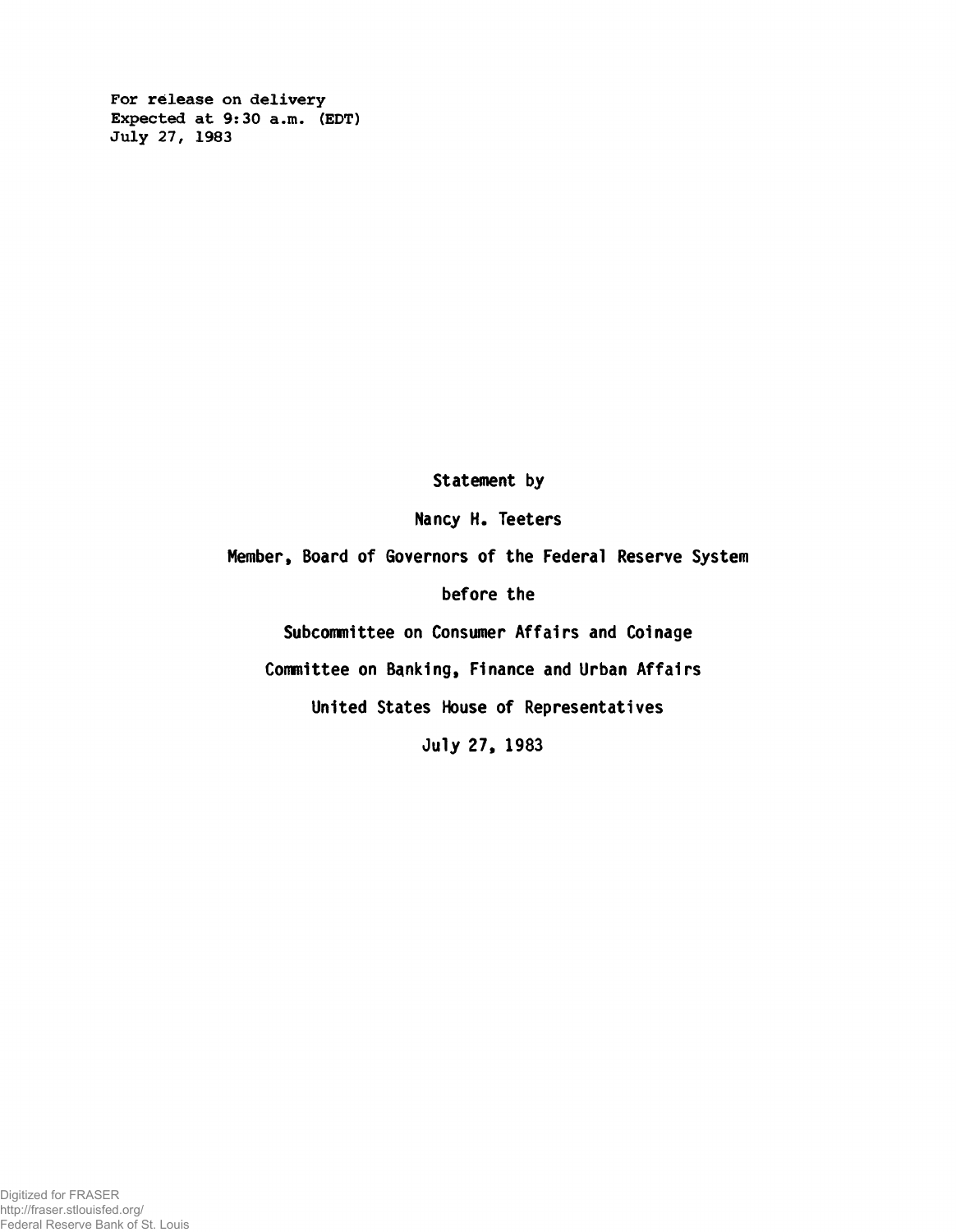I appreciate the opportunity to express the views of the Federal Reserve Board on the efforts to deal more effectively with credit card fraud through enactment of H.R. 3622, the "Credit Card Protection Act." Credit card fraud losses have grown at a disturbing rate in the last several years. For example, total fraud losses for Visa and Mastercard have doubled in only three years — from around \$57 million in 1979 to close to \$115 million in 1982 with attendant costs to banks and other financial institutions, retail businesses, and, to the extent these costs are passed on indirectly, to consumers. These hearings, therefore, are important and timely.

I should note at the outset, however, that although the Board shares the general concern about this increase in fraud, we do not have any special expertise in the area of credit card fraud legislation. Although both the Truth in Lending Act and the Electronic Fund Transfer.Act contain criminal penalties for credit and debit card fraud, the Board does not issue implementing regulations for those provisions, nor does it have a role in enforcing them. The Board is, nonetheless, glad to assist the subcommittee in any way we can, but my testimony will be brief.

The increase in credit and debit card fraud imposes considerable costs on banks and other card issuing financial institutions. Moreover, although account holders are to some degree protected by the Truth in Lending and Electronic Fund Transfer Acts from liability for unauthorized account access, they may bear some direct liability, and indirectly they may ultimately bear the costs through higher prices or reduced services. According to some industry figures, the cost of fraud per transaction has increased from less than 1 cent per transaction in 1973 to around 8 cents today.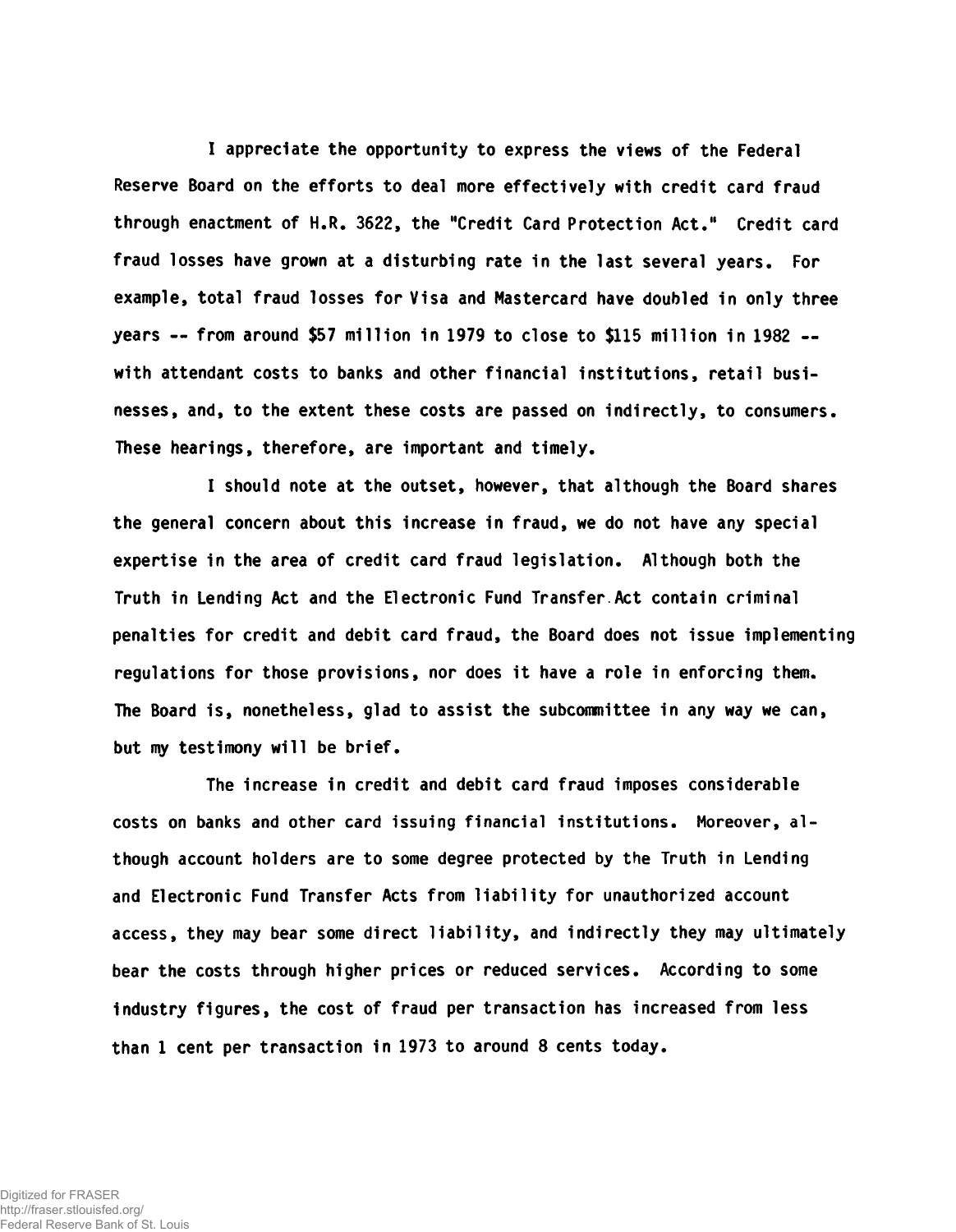We are particularly concerned about this type of fraud because of its potential effect on the payments system. The trend in recent years toward use of electronic fund transfers and credit cards in place of checks and cash has presented the possibility of significantly reducing costs and increasing efficiency. However, if financial institutions are forced to increase prices in order to cover fraud losses, consumers and businesses may have less incentive to use these more efficient means. In addition, continued widespread acceptance of these methods may depend in part on the public's confidence in their security and reliability. To the extent this confidence may be impaired by the increasing threat of fraud, this may diminish our ability to improve the payments mechanism. Thus, the Board believes that credit and debit card fraud has implications beyond the losses to individual businesses and consumers.

Because of the dramatic growth of fraud losses, and because there may be gaps in the coverage of the existing prohibitions on card fraud, the Board generally supports legislation designed to strengthen the prohibitions and close loopholes. H.R. 3622 appears to be designed to accomplish a good deal in that direction.

One technical point we suggest the subcommittee consider is the proper placement of any new legislation in the structure of existing law. H.R. 3622 would amend the credit card provisions of the Truth in Lending Act. Since some portions of the bill are intended to affect debit cards, ATM cards, or other means of access to deposit or asset accounts, it may be appropriate to consider incorporating parallel provisions in the Electronic Fund Transfer Act. The EFT Act already contains provisions on fraudulent access to deposit accounts, and placing any new prohibitions in the same location would reduce